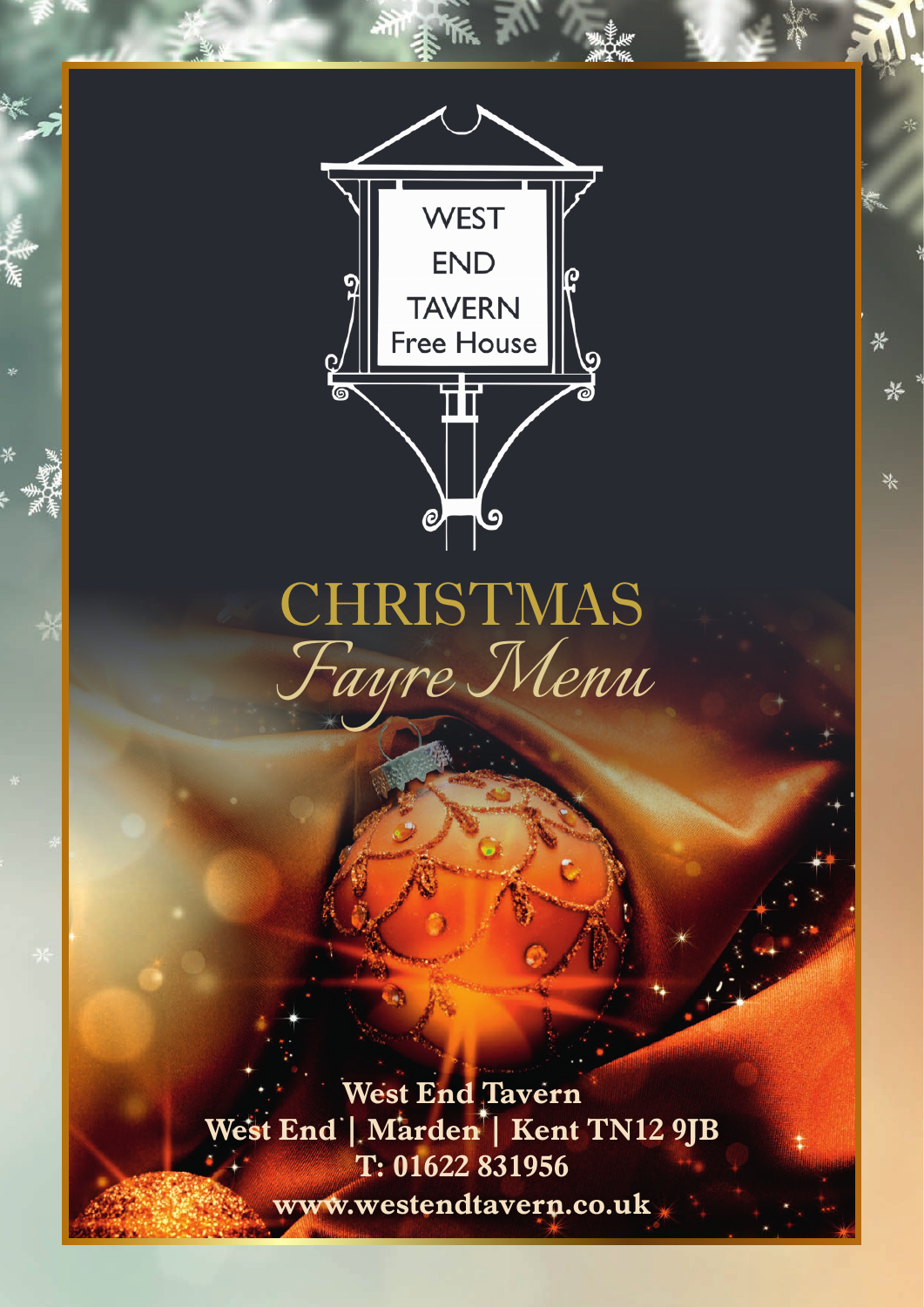## *Enjoy Christmas* **At the West End Tavern**

Our Christmas menu is available from December 1st to December 23rd 2014 Monday to Saturday 12noon - 2pm and 7pm - 9pm and Sundays from 12noon - 2pm

Bookings in advance are required for all Christmas meals. To make a party booking please ask a member of staff for a booking form. If you have any food allergies or intolerances, or require any further information, please speak to a member of our staff before placing your order.

#### **Pub Opening Hours for Christmas and New Year**

Monday 22nd December 11am - 3pm & 6pm - 11pm Christmas Day 11am - 2pm Boxing Day Closed Thursday 1st January Closed

Tuesday 23rd December 11am - 3pm & 6pm - 11pm Christmas Eve 11am - 3pm & 6pm - 11pm Saturday 27th December 11am - 3pm & 6pm - 11pm Sunday 28th December 12noon - 3pm & 7pm - 10.30pm Monday 29th December 12noon - 3pm & 6pm - 11pm Tuesday 30th December 12noon - 3pm & 6pm - 11pm Wednesday 31st December 12noon - 3pm & 7pm - 12.30pm Friday 2nd January 11am - 3pm & 6pm - 11pm

Bar Meals and Daily specials served 12noon - 2pm and 7pm - 9pm (excluding Christmas Day and the evening of 31st December)

Merry Christmas from Everyone at the West End Tavern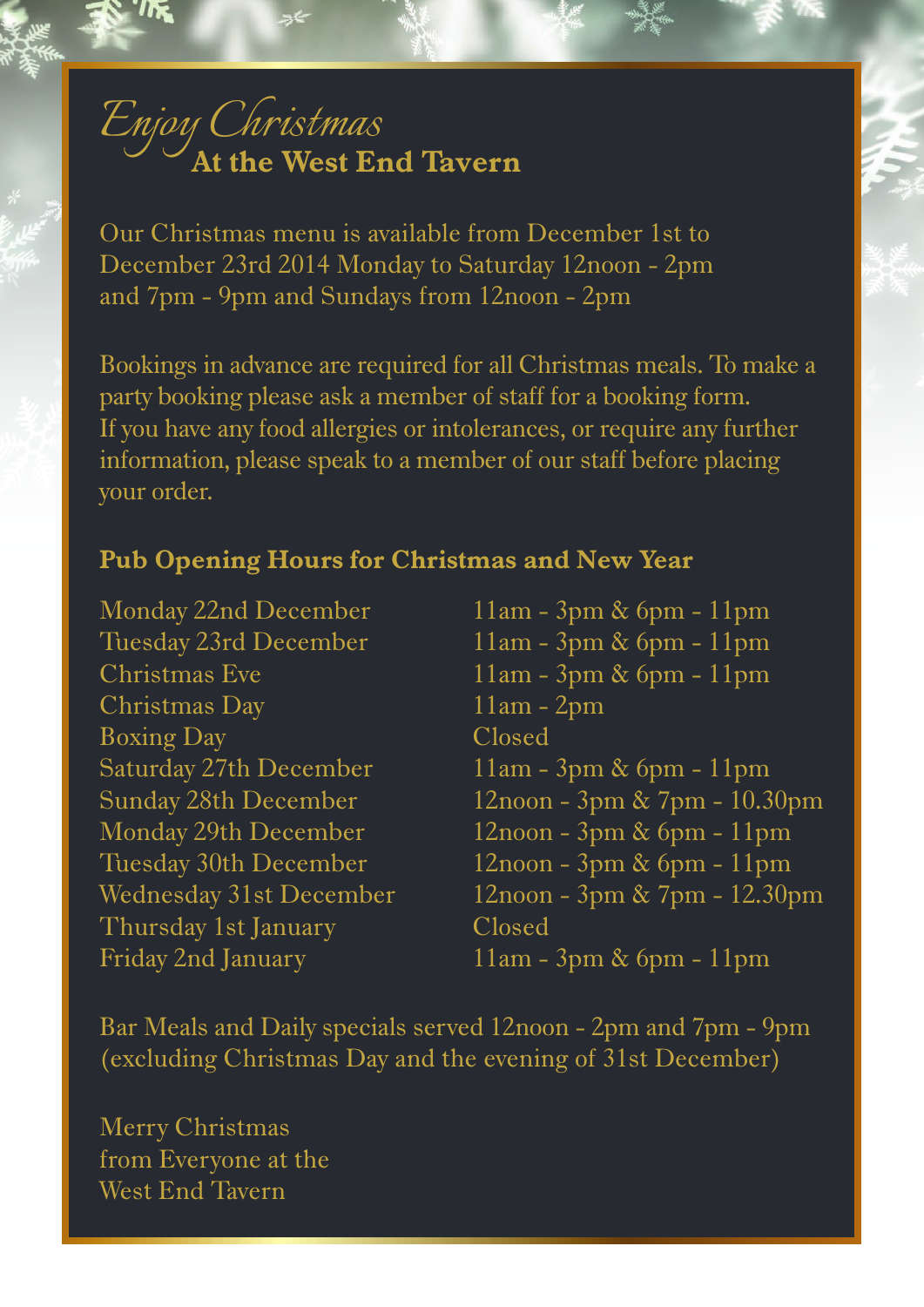*Christmas Fayre Menu*

2 Courses £15.95 3 Courses £19.95

**STARTERS** Roast Butternut Squash and Red Pepper Soup (v) *With croutons*

Smoked Salmon with Prawns *On a bed of lettuce and dressed with tomato, lemon and seafood sauce* 

> Deep Fried Brie with Plum Jam (v) *Wedges of Brie served with homemade plum jam*

#### **MAINS**

Traditional Roast Turkey *Served with bacon, chipolata and chestnut stuffing*

Beef Chasseur *Slices of beef topside with a mushroom, onion, brandy and tomato sauce*

Barramundi with Spring Onion and Tomato *Sea bass fillet topped with spring onion, tomato and lemon butter*

Mushroom and Vegetable Casserole (v) *A variety of mushrooms with carrots, leeks and onions in rich red wine gravy*

> All served *With roast potatoes and seasonal vegetables*

#### **DESSERTS**

Christmas Pudding *Served with custard or brandy butter* 

Creamy Vanilla Cheesecake *Served with Bailey's Irish cream liqueur* 

Belgian Waffle and White Chocolate Ice Cream *Drizzled with toffee and chocolate sauce*

> A Selection of Cheese and Biscuits *(£1.50 supplement)*

Freshly brewed Tea or Coffee